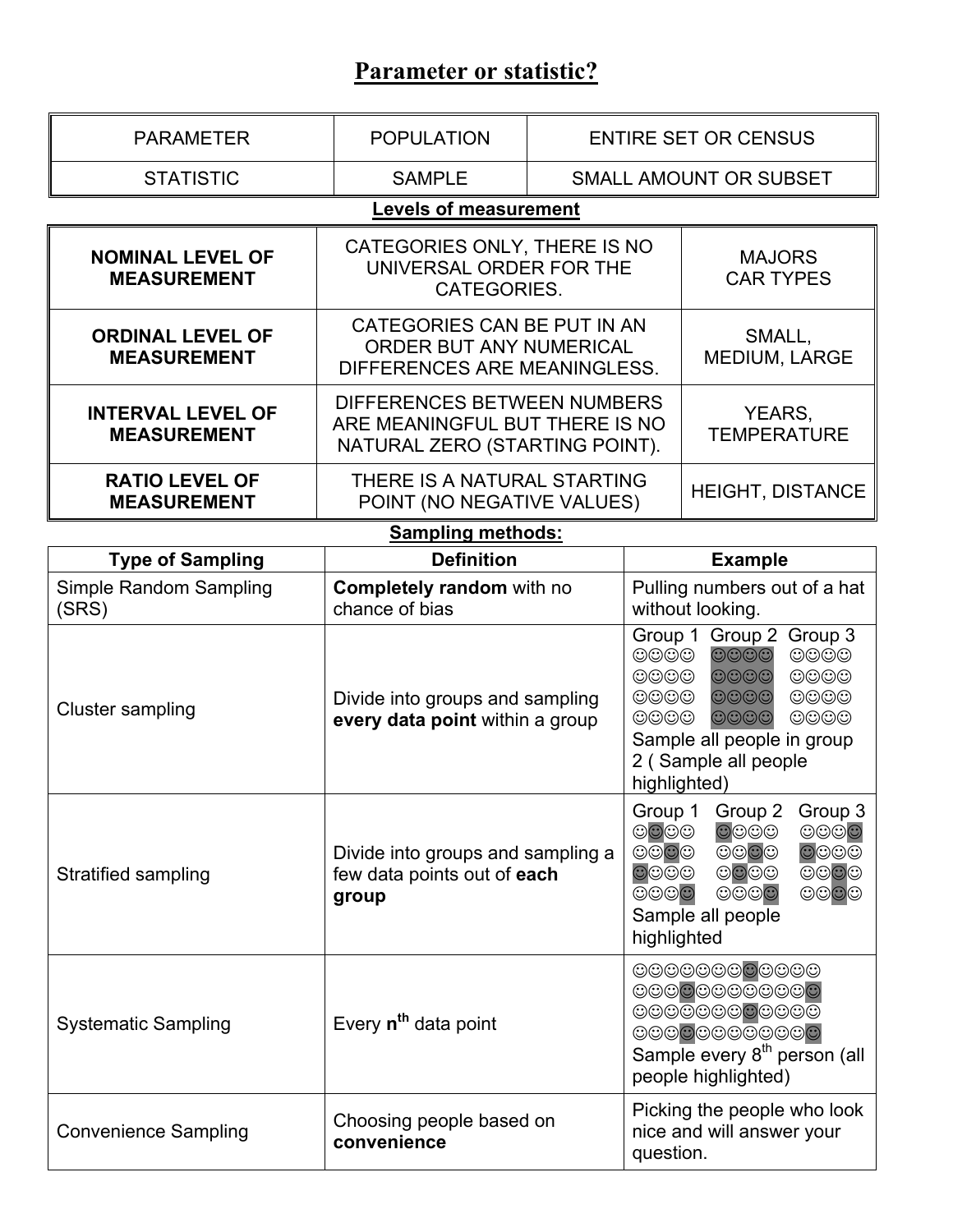## **Pronunciation and symbol guide**

| <b>SYMBOL</b> | <b>PRONUNCIATION</b>           | <b>MEANING</b>                                                       |  |
|---------------|--------------------------------|----------------------------------------------------------------------|--|
| Σ             | Sigma (Uppercase)              | Add the set of values attached to $\Sigma$                           |  |
| X             | X                              | the variable usually used to represent the individual data<br>values |  |
| n             | N                              | the number of values in a sample                                     |  |
| X             | X Bar                          | Is the mean of a set of sample values                                |  |
| μ             | Mu                             | Mean of all values in a population                                   |  |
| $\sigma$      | Sigma (Lowercase)              | Standard deviation of a population                                   |  |
| $\sigma^2$    | <b>Population Variance</b>     | Standard deviation of a population squared                           |  |
| r             | <b>Correlation Coefficient</b> | the linear correlation coefficient for a sample                      |  |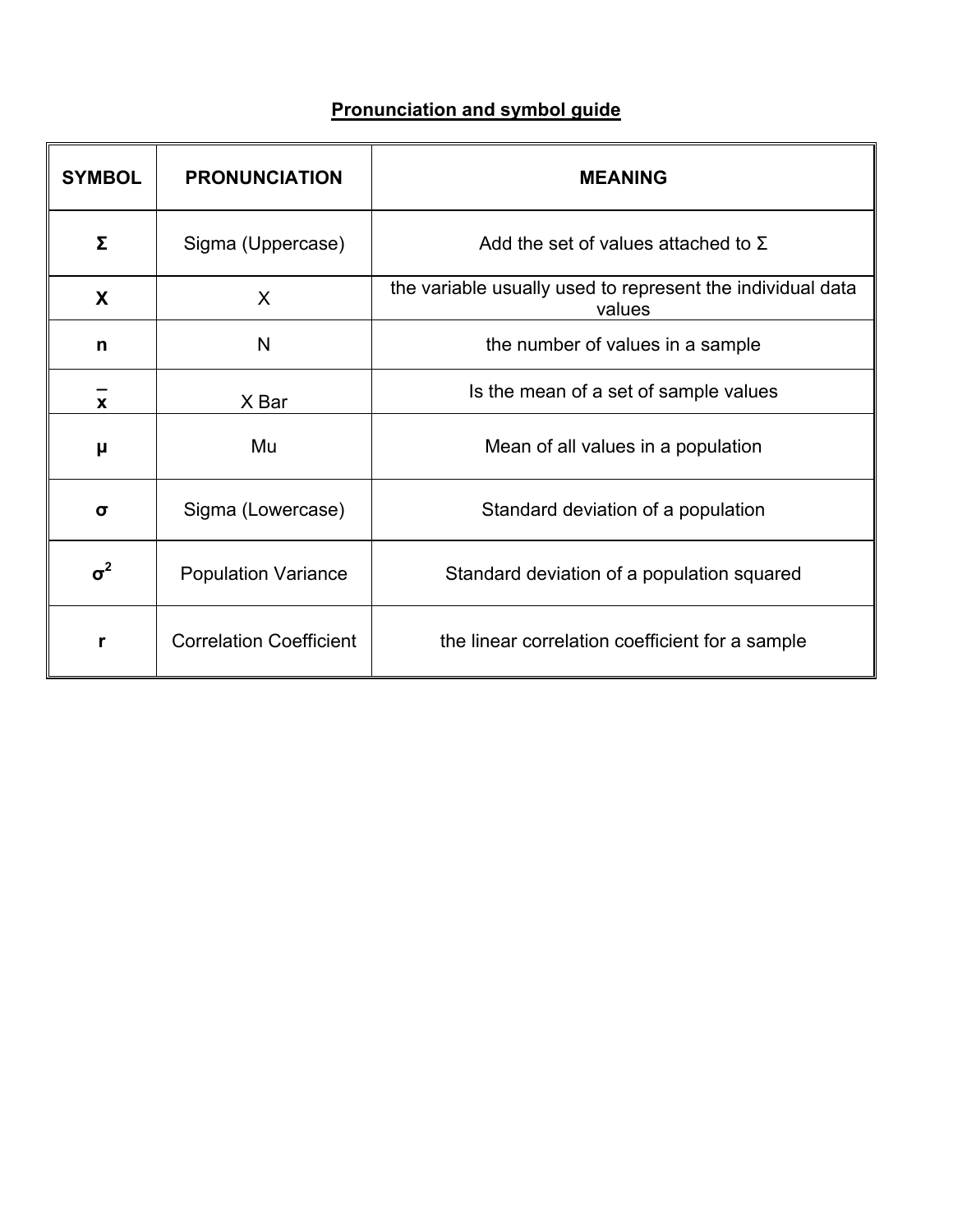#### **Frequency distributions:**

| <b>Frequency</b>   | A table of data values and corresponding frequencies.                        |
|--------------------|------------------------------------------------------------------------------|
| distribution       |                                                                              |
| <b>Frequency</b>   | The number of data points that fall within a class, or range of data points. |
| <b>Class</b>       | Levels or categories used to explain the spread of a data list               |
| <b>Lower class</b> | Smallest whole number boundary of a class                                    |
| limit (LCL)        |                                                                              |
| <b>Upper class</b> | Largest whole number boundary of a class                                     |
| limit (UCL)        |                                                                              |
| <b>Class</b>       | The space between the gab of each class limit                                |
| boundary           |                                                                              |
| <b>Class</b>       | The median of each class                                                     |
| midpoints          |                                                                              |
| <b>Class width</b> | The distance between each consecutive lower class limit                      |

How to make a frequency distribution:

- 1. Decide how many classes you want to have
- 2. Find the class width and round the number (most of the time you round this number up)
- 3. Find the lowest data value in the data set, this will be the lowest class limit
- 4. Add the class with to the lowest class limit (from step 3). This is the second class' lower limit.
- 5. Repeat step 4 until you exceed the highest value in the data set.
- 6. Find the upper class limits, add one minus the class width to each lower limit
- 7. Fill out the class section of the frequency distribution (the table below).
- 8. Find the class frequencies (number of values that fall within each class).

Relative frequency distributions:

9. Divide each class frequency by the sum of all frequencies.

Cumulative frequency distributions:

9. Using the upper class limits, at each limit add all frequencies below the upper class limit

#### **Class midpoints: add the lower class limit and the upper class limit and divide**

#### **Box plot:**

- 1. Find the 5-number summary
- 2. Construct a scale with values that include the minimum and maximum values
- 3. Construct a box extending from the first quartile to the third quartile and draw a line in the box at the median value
- 4. Draw lines extending outward from the box to the minimum and the maximum data values.

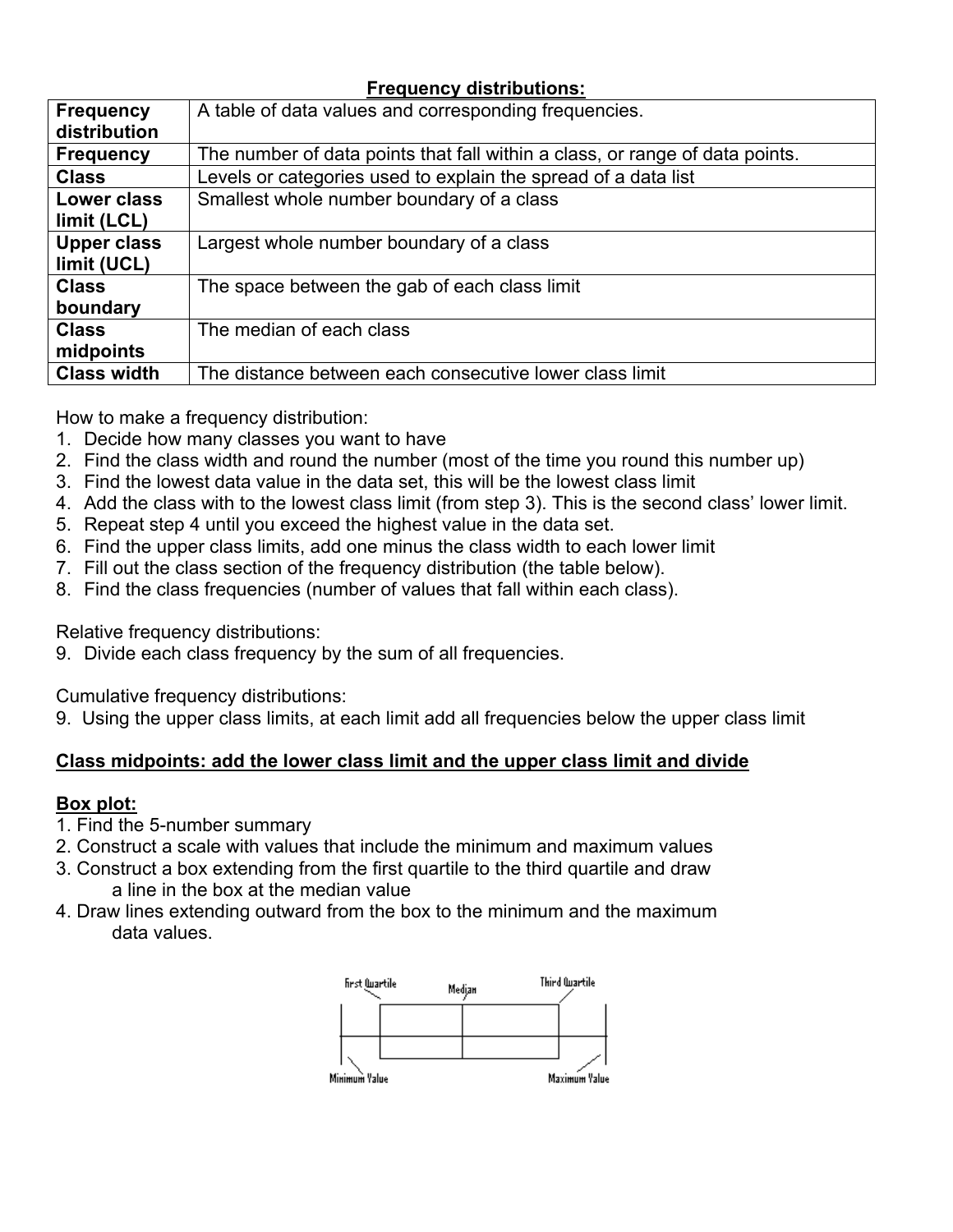#### **Properties of the correlation coefficient:**

1. The value of r is always between –1 and +1

2. The value of r does not change if all values of either variable are converted to a different scale

3. The value of r is not affected by the choice of x or y Interchange all values for x

and y and the value of r will not change

4. r measures the strength of only linear relationships

### **Test for correlation**

First, find the correlation coefficient and refer to table A-6 if the correlation coefficient is more than the .05 or the .01 there is a significant linear correlation.

If the correlation coefficient is significant use the regression equation:  $y = a + b x$  and solve for y If the correlation coefficient is not significant use the population mean.

## **Probability:**

Unusual events are < 0.05 Compliments  $P(A) + P(B) = 1$  $RULE = 0 < P (A) < 1$  $P(A \text{ or } B) = P(A) + P(B) - P(A \text{ and } B)$  $P(A \text{ and } B) = P(A) \cdot P(B \text{ given } A)$ Conditional Probability:  $P ( B | A ) = P (A \text{ and } B ) / P (A)$ Independence:  $P(A \text{ and } B) = P(A) \cdot P(B)$ 

#### **Binomial Distribution:**

1. Only 2 results for each trial procedure success (p) or failure (q) 2. Fixed # of trials 3. Trials must be independent 4. P(s) must be same for each trial Written  $P(s)=p$   $P(f)=q$ 

BINOMIAL PROBABILITY FORMULA  $\begin{array}{cccc} n! & \cdot & x & (n-x) \end{array}$  $P(x) = (n-x)! * x! * p * q$ 

#### **Finding Probabilities when given z-scores:**

1. Use z scores table when the mean is 0 and the standard deviation is 1.

2. When finding Z-Scores use the left column and the top row

3. When finding Areas use the values in the body of the table

To convert values to standard scores use the formula below.

 $z = x - \mu$ 

σ